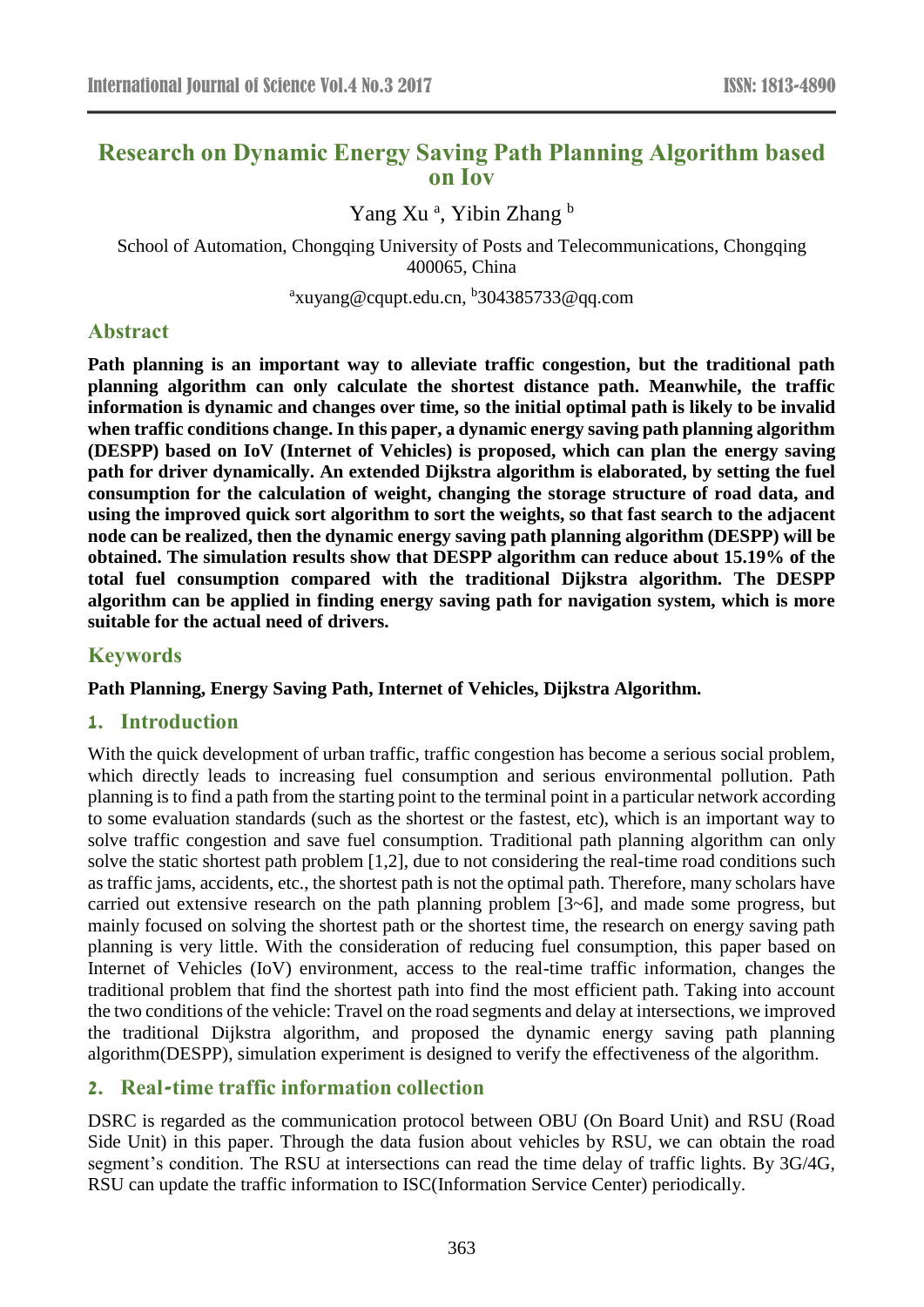### **2.1 Vehicle-to-Infrastructure cooperation and calculation of road segment average speed**

While the vehicle enters the range of RSU, the OBU transfers the vehicles' information to RSU. Thus, the data interaction of vehicles and road can be achieved. The message format of the vehicle's speed is illustrated in Table 1.

|  | Table 1. The message format of the vehicle's speed |  |  |
|--|----------------------------------------------------|--|--|
|--|----------------------------------------------------|--|--|

| road segment ID | vehicle ID | vehicle speed | time stamp | message type |
|-----------------|------------|---------------|------------|--------------|
|                 |            |               |            |              |

In above, the *road segment ID* is the road segment which the vehicle runs. The vehicle can only be identified by the *vehicle ID*. The *vehicle speed* is the vehicle's instantaneous velocity. The message type is *vehicle\_speed*. A two-way road contains information of two sections' ID, the single road only has information of one section' ID. The RSU can storage information like road segment ID, road segment's length, road segment's coordinate and so on. OBU can get the road segment ID according to the running direction of vehicle and information of location. The RSU at the intersection can read the traffic lights' information directly through connecting whit the traffic lights control system.

### **2.2 OBU/RSU-to-ISC cooperation**

RSU can update the traffic information to ISC (Information Service Center) periodically through 3G/4G. The traffic information includes rode segment information and the time delay at intersections.

Thus, the real-time traffic information can be storage in ISC. In particular, all the data of RSU are updated synchronically in order to insure the effectiveness of the real-time traffic information. The format of the traffic data between RSU and ISC are illustrated in Table 2 and Table 3.

| Table 2. The message format of road segment state |                 |               |          |  |                           |
|---------------------------------------------------|-----------------|---------------|----------|--|---------------------------|
| RSU ID                                            | road segment ID | average speed | passable |  | time stamp   message type |

Table 3. The message format of intersection's time delay

|  | <b>RSU</b> | $\mathbb{I}$<br>intersection. | direction | $\cdots$ | direction <sub>1</sub> | stamp<br>time | type<br>message |  |
|--|------------|-------------------------------|-----------|----------|------------------------|---------------|-----------------|--|
|--|------------|-------------------------------|-----------|----------|------------------------|---------------|-----------------|--|

In above, *RSU ID* is the RSU's unique number at the road segment or intersection. The *road segment ID* is the number of road segment where the RSU at. For single road, set the corresponding direction of the road segment ID is unpassable. The *average speed* is the average speed of the road segment. The *passable* indicates whether the vehicle is allowed to pass through. There are two conditions: passable or unpassable. The *time stamp* records the send time of the message. The message type is *road speed or intersection delay.* The *intersection ID* is the *intersection's unique number.* The *direction 1*,…, *direction N* means the time delay of all directions at intersection. If there is turning restriction, then the corresponding time delay can be set as  $\infty$ .

OBU uses 3G/4G to connect to ISC, by using Socket as the data transfer communication. The lightweight data transfer format JSON (JavaScript object notation) [7] is used in this paper to realize the traffic information transmission between OBU and ISC. A JSON file can contain multiple similar format traffic information.

The JSON data of a road segment's traffic condition:

```
{
```

```
"road Id":12 //road segment ID is 12
"ave speed":43 //the average speed of the road segment is 43km/h
"passable":"1" //0 means unpassable, 1 means passable
```
}

The JSON data of an intersection's traffic condition:

{

```
"ver Id": 3 // intersection ID is 3
"latlong": 106.517828,29.604941 //the latitude and longitude of the intersection
```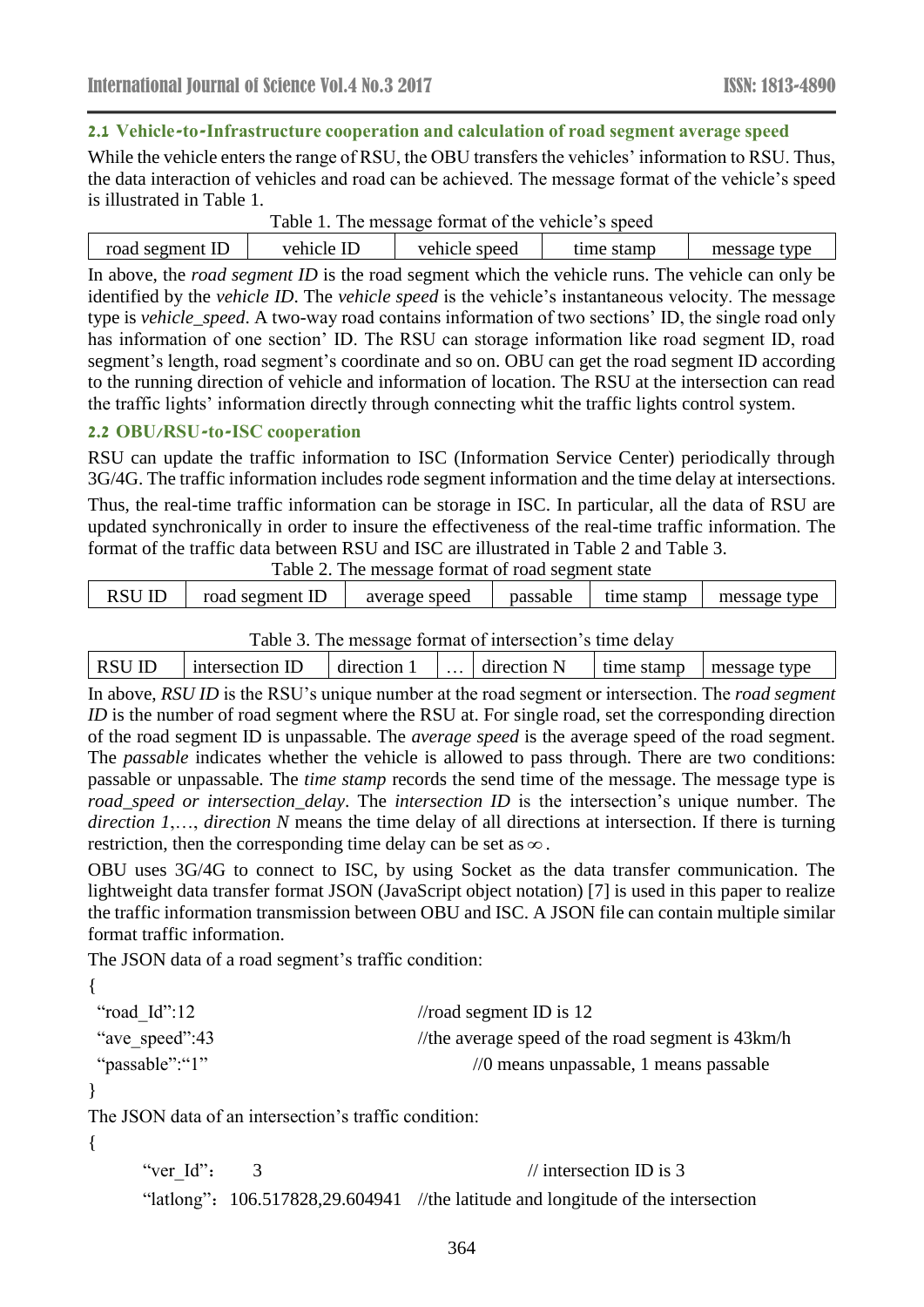| " $lastTime1"$ :10 | //the delay time of direction 1 $(s)$ |
|--------------------|---------------------------------------|
| "lastTime2":10     | //the delay time of direction 2 (s)   |
| "lastTime3":10     | //the delay time of direction $3(s)$  |
|                    |                                       |

}

……

#### **2.3 The functions of ISC**

The ISC has two main functions: (1) store the real-time traffic information; (2) send the latest traffic information to OBU. When ISC receives the information sent by RSU, it will updates the road network information database. The information send from RSU are as follows:

road segment ID, intersection ID;

average speed of road segment, delay time of intersection;

whether the road can be passed (passable, unpassable);

time stamp of the current traffic information data.

Then, OBU can send a request to ISC to get the latest traffic information through 3G/4G wireless communication technology.

### **3. Algorithm design**

In this paper, the dynamic energy saving path planning problem is resolved based on real time traffic information. The corresponding algorithm is designed by modifying the calculation weight of traditional Dijkstra algorithm.

#### **3.1 Set fuel consumption as the calculation weight**

In this paper, the fuel consumption is used as the weight. Comprehensive consideration of the two main aspects: Vehicles running on the road segment and idling at the intersection. Assume that the vehicle is traveling at the average speed of the road segment, the amount of fuel consumed in road segment  $\langle i, j \rangle$  can be calculated by its length  $L_i$  and the and the oil consumption per kilometer  $O(v s_{ij}^t)$ , which is a function of its average driving speed  $vs_{ij}^t$  for time zone *t*, as the shown in Fig.1[7]. The idling fuel consumption at the intersection of the vehicle can be calculated by idle time and idle fuel consumption rate.

The fuel consumption in road segment  $v_i$ ,  $v_j$  >:

$$
O_{ij}(t) = L_{ij} \times O(v s_{ij}^t)
$$
 (1)

Where  $L_{ij}$  is the length of road segment  $\langle v_i, v_j \rangle$ ,  $vs_{ij}^t$  is the average speed of road segment  $\langle v_j, v_j \rangle$  $v_i$ ,  $v_j >$  at time zone *t*.





Idle fuel consumption at the intersection i is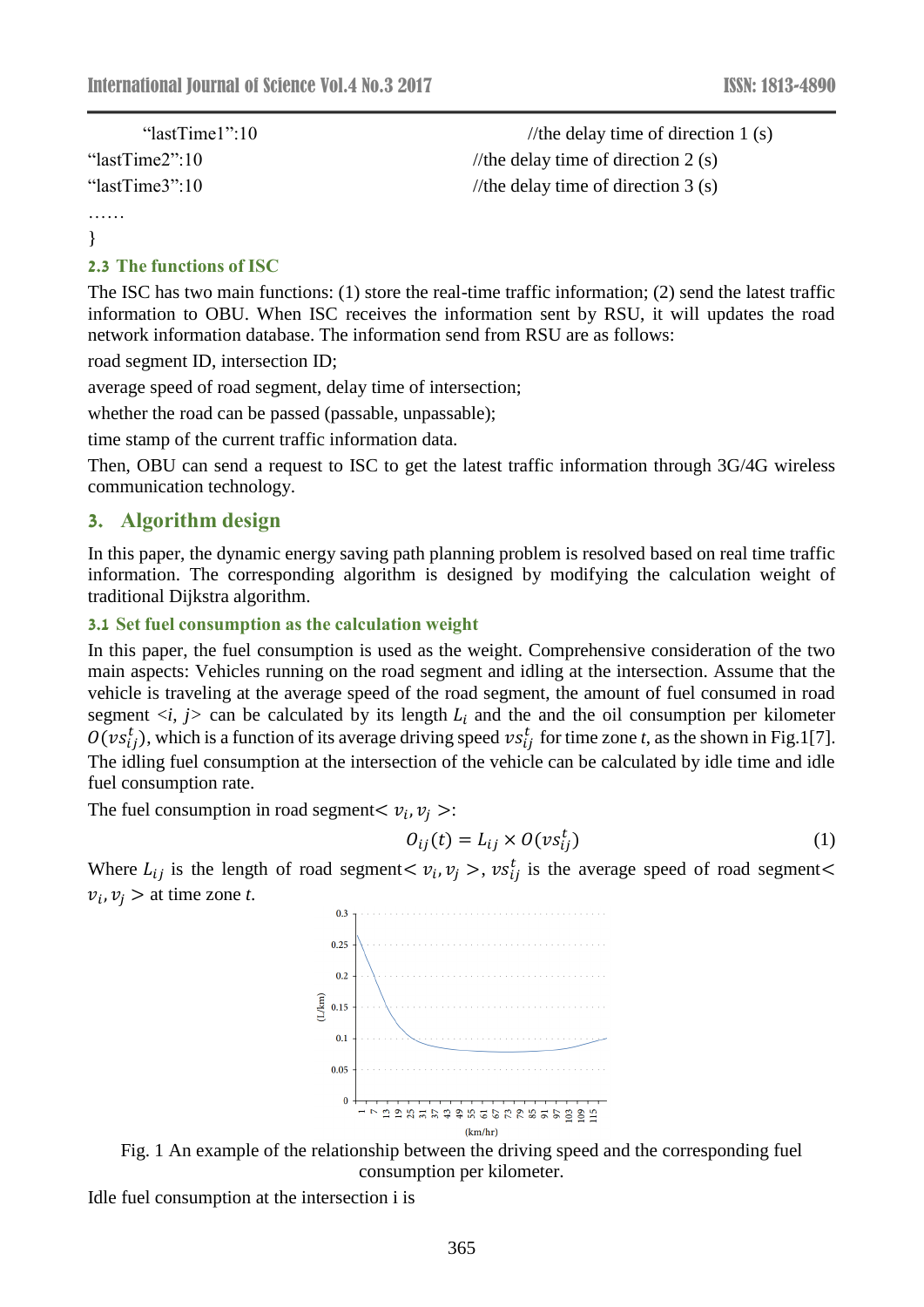$$
O_{di}^t = T_i^t \times \tau \tag{2}
$$

Where  $T_i^t$  is the time delay of the intersection i;  $\tau$  is the idle fuel consumption rate of the vehicle, it can be measured experimentally.

At time zone t, the total fuel consumption of vehicle passing through road segment $\langle v_i, v_j \rangle$  is

$$
W_{ij} = O_{di}^t + O_{ij}(t) = T_i^t \times \tau + L_{ij} \times O(v s_{ij}^t)
$$
\n(3)

Obviously, by using the fuel consumption as the weight can meet the consistency principle.

#### **3.2 Storage of road network topology relation**

Traditional Dijkstra algorithm uses adjacency matrix store road network's topology. For the urban road network, the nodes is huge, it needs to open N×N (N is node number) the storage space. The space complexity is  $O(N^2)$ . There will be a large number of 0 and  $\infty$  elements in the adjacency matrix, computational efficiency and storage efficiency will be affected. Thus, we uses the adjacency list to store the network topology, at the same time, use an auxiliary bidirectional circulation linked list to store the adjacent node that remains to be sorted.

#### **3.3 Fast realization of weight sorting**

The key of Dijkstra algorithm is to select the smallest weight segmental arc from the nodes. In the traditional Dijkstra algorithm, adjacency node disorderly storage in an unordered list, if the weight of its adjacent node is not made any treatment, it needs to scan cycle several times to get the minimum weight arcs, this will reduce the efficiency of the algorithm. If the related adjacent node are sorted according to the weight, we can obtain the node of conform requirements in one cycle, which can improve the efficiency of the algorithm. In this paper, the weights are sorted by the improved quick sorting algorithm, then the optimization of related adjacent node is achieved, and the search time of the algorithm is reduced.

The basic idea of improved quick sort algorithm: supposed to sort the weight array is *W*[0]……*W*[*n*-1], the mean value of the maximum element and the smallest element of the array to be sorted is *Ave*. Set *Ave* as the middle element, *k* and *l* are the first and last elements, *k=0, l=N-1*. Search from *l* to the front  $(l=l-1)$ , find the first value  $W[l]$  that less than  $Ave$ , meanwhile, search from *k* to the back (*k=k+1*), find the first value *W*[*k*] that greater than *Ave*, exchange value of *W*[*l*] and *W*[*k*]. Repeat the above steps until k=l. Then, use recursive method to quickly sort the sub sequences, when the length of the array is less than a certain value, the recursion is stopped. Although such a quick sort after the end did not achieve the desired goal, but it has a certain initial sequence, can be used direct insertion sort algorithm. At the same time, using the method of set up signs to have ordered or is the same data sorting judgments. If in the process of scanning, there is no exchange of data occurred, indicating that the sequence has been ordered, so that the completion of the order.

Based on the above, the improve steps are as follows: Let *Z* be the permanent mark node collection, *M* is the adjacency node collection of the nodes that has marked; *N* stores the sorting nodes; *dist*[*t*] is the shortest path length from source  $s$  to the node  $t$ ;  $w_t$  is the shortest path's forerunner node from  $s$ to the  $t$ ;  $d_{ij}$  is the distance from node  $i$  to node  $j$ .

1) Initialization.  $Z = \{s\}$ ,  $N=M[s]$ ,  $dist[t] = d_{st}$ ,  $(t \in M)$ , otherwise  $dist[t] = \infty$ ,  $(t \notin M)$ ;  $w_t = s$ .

The node in  $M[s]$  stores  $N[$ ] and carry on sorting, takes the heap top node *p*, if  $d_{sp} = \min_{t \in M[s]} d_{st}$ , then

$$
Z = Z \cup \{p\}.
$$

Renew the adjacency node collection near *p*,  $N[]=M[p]-Z; dist[t] = \min_{t \in M[p]-Z} \{d_{st}, d_{sp} + d_{pt}\},\$ if  $d_{st} > d_{sp} + d_{pt}$ , then the forerunner node of  $w_t$  is p.

Search *M*[*Z*]-*Z*, and store in *N*[], designate the minimum value of *dist*[*t*] in *M*[*Z*]-*Z*, and store in *Z*,  $dist[p] = \min_{t \in M[z]-z} dist[t], \ \ Z = Z \cup \{p\}.$ 

If all nodes have marked, then the algorithm terminate, otherwise changes over to the second step and continues to carry out, until all nodes gather in *Z*.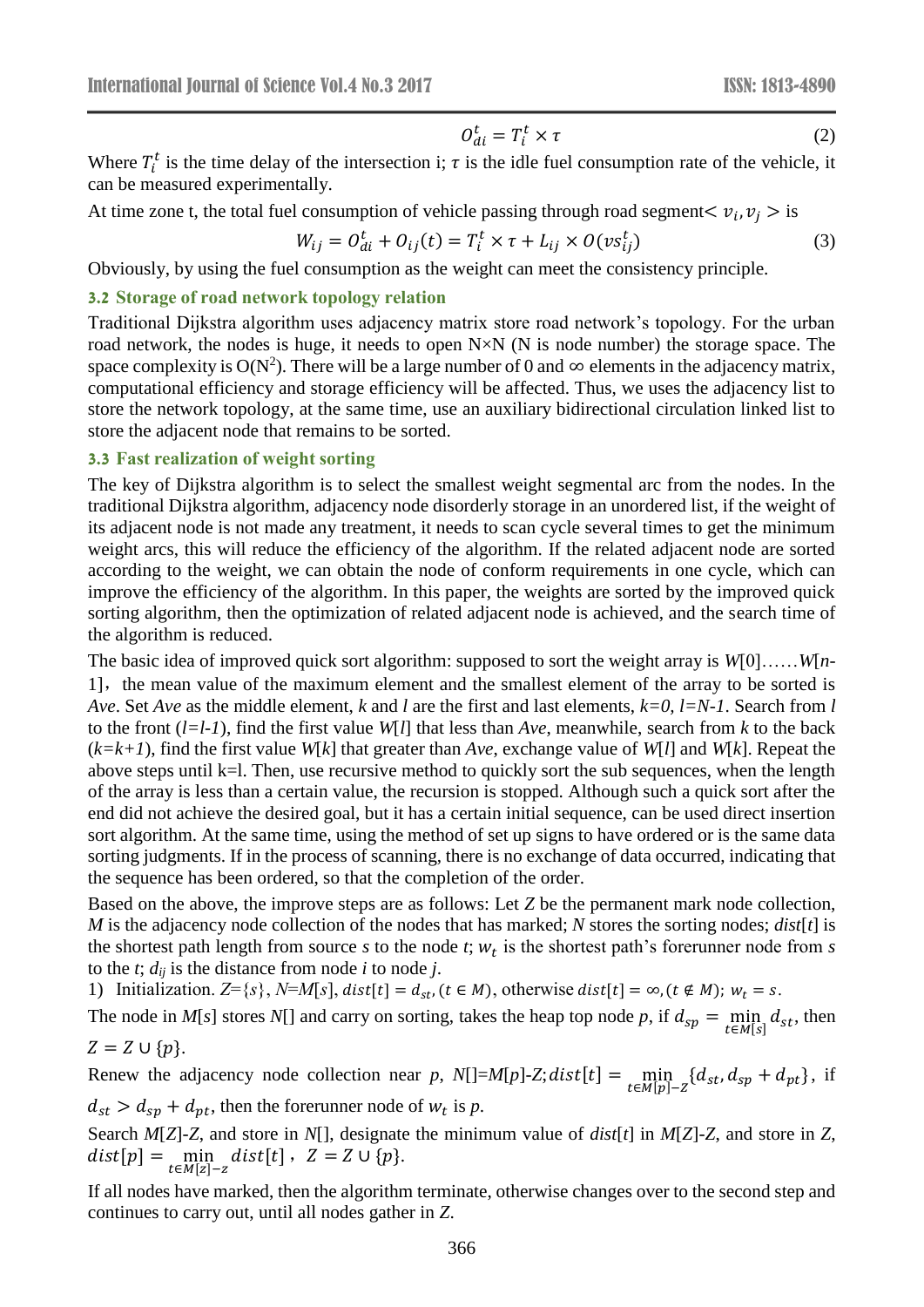Based on the above content, the dynamic energy saving path planning algorithm (DESPP) based on real-time traffic information is obtained, as shown in Fig.2.



Fig. 2 The flow chart of dynamic energy saving path planning algorithm

### **4. Simulation experiment**

#### **4.1 Experimental design**

The experimental hardware environment: Lenovo Core(TM) i5-4590, 3.30GHz, RAM capacity 4GB, Windows10 64 bit operating system. All programs are written in Java, the Java virtual machine version is JDK1.8.

In order to verify the correctness and validity of the algorithm, according to a city road network, a part of the road network is selected and simplified, which contains 72 nodes, 249 edges. The dynamic road network structure diagram is shown in Fig.3. Due to the limitation of the experimental environment, the real-time traffic information is generated by the program simulation, the number of time interval is set as 500,  $T = \{1, 2, ..., 500\}$ , and each time interval is 30s. Considering that the road segment is stable in most time, we only choose 100 intervals to change the road impedance. Meanwhile, the road resistance coefficient is 1% chance becomes infinite, indicating that this road impassable. Set the maximum speed of the road network is 70km/h, the idle fuel consumption rate of vehicle is 0.5L/h, and the intersection delay time is 5s. 30 random node pairs are selected to carry out the experiment, in order to make the experimental results more scientific, we will keep the change process of traffic information in the files, after each test road network will be in accordance with the same process changes.

#### **4.2 Simulation Results**

We compare the effect of traditional Dijkstra *(TD)* algorithm and the dynamic energy saving path planning (DESPP) algorithm by fuel consumption and travel distance. Fig.4 shows that, compared with the traditional path planning algorithm, the DESPP algorithm can effectively reduce the fuel consumption of vehicles. In the 30 groups, 28 groups of vehicle fuel consumption were significantly reduced, after the use of DESPP algorithm, the total fuel consumption savings of 15.19%. Meanwhile, it is found that the group 15 and the group 27 are not reduced, but increased, this is because the DESPP algorithm can only obtain the optimal results at the present time. For global terms, according to the real-time traffic information frequently changing route leads to the increase of the distance of the vehicle, as shown in Fig.5, after adopting DESPP algorithm, the total distance of the vehicle increased 7.44% than traditional Dijkstra algorithm, there may be a case of fuel consumption does not fall, the solution to this problem is to predict the road conditions in a short time, which can be used as the next step in the research work. Overall, the experimental results show that after adopting DESPP algorithm, 93.3% of vehicle driving fuel consumption decreased, this shows that the path planning method proposed in this article is feasible, which can effectively reduce the waste of fuel consumption and pollution emissions, and is more suitable for the actual needs of users.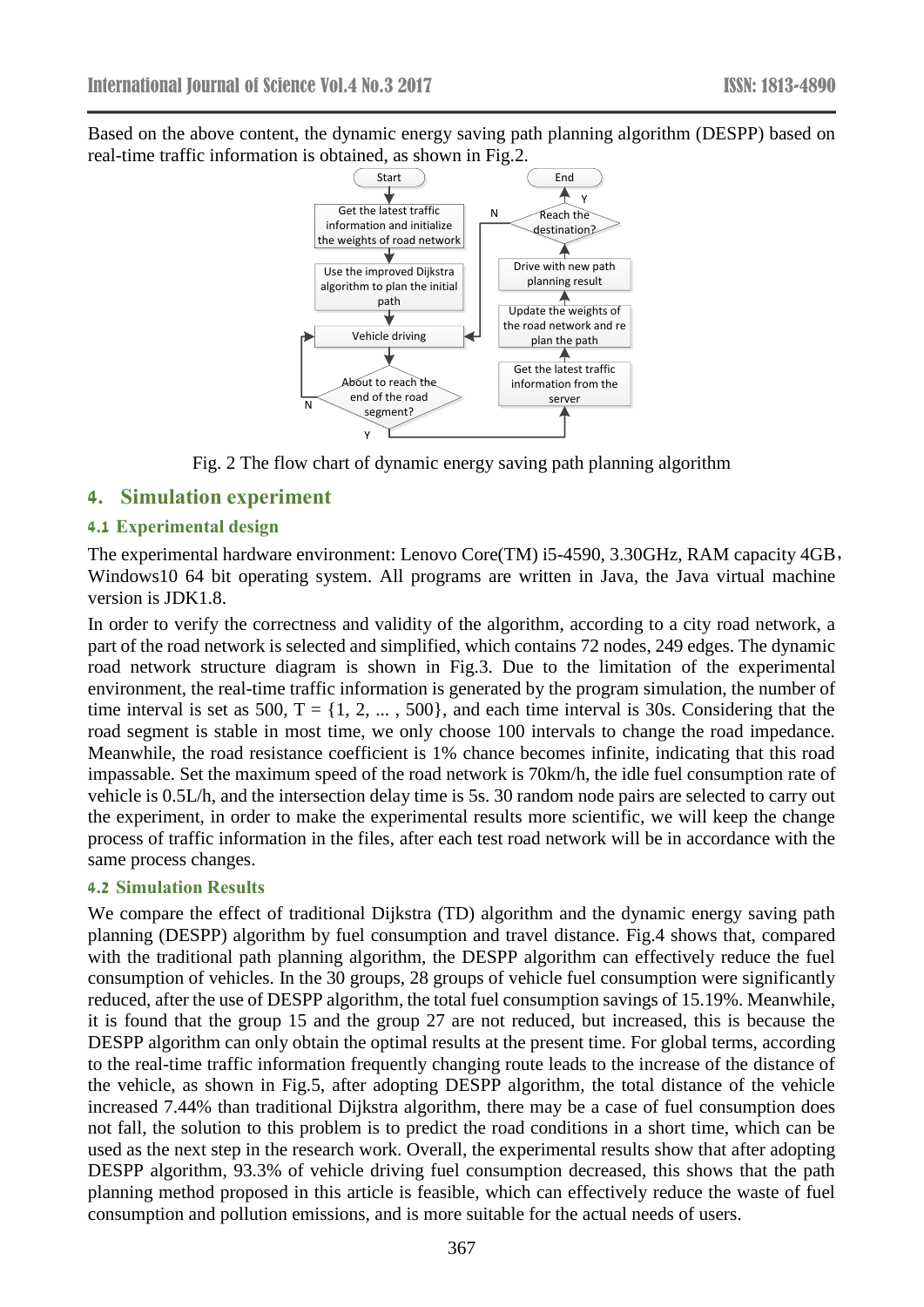

Fig. 4 The fuel consumption using TD algorithm vs. DESPP algorithm



Fig. 5 The travelling distance using TD algorithm vs. DESPP algorithm

# **4.3 Application implementation**

The above algorithm is implemented in IoVs platform. The dynamic energy saving navigation app is designed and implemented on the Google Android 4.1 operation system by using the open source map OpenStreetMap, which a regional map of Chongqing, China is selected. After setting the start point and end point, then the initial path is obtained, the vehicle drive on this path, as shown in Fig.6. During the driving process, the vehicle receives the real-time traffic information, and the current position is the start point, then re plan path, as shown in Fig.7.



Fig. 6 Initial plan path Fig. 7 Replan path after receiving the traffic information